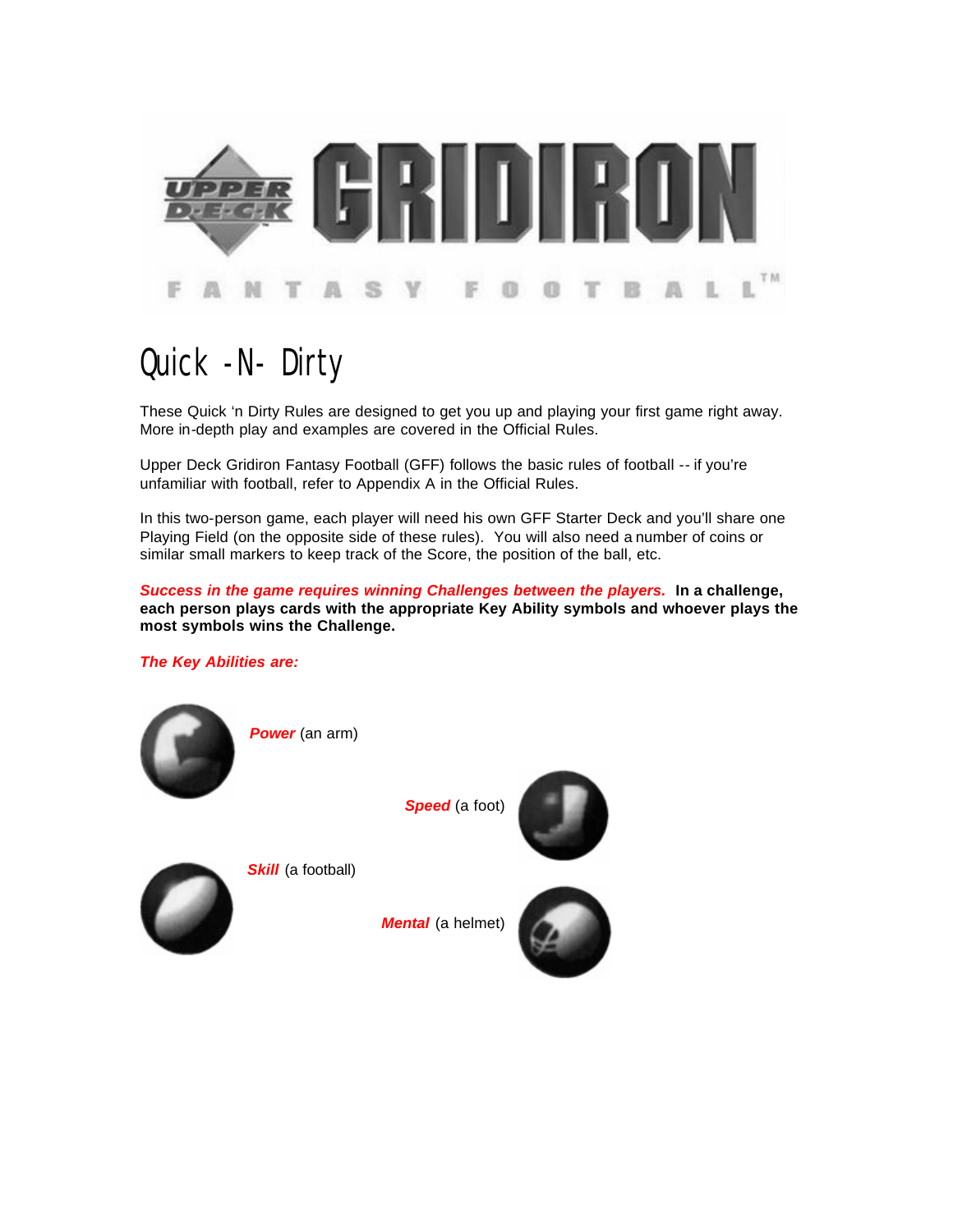# Setup

### **Game Length**

Each game consists of a set number of Drives towards your goal. You should first *play a short game of four drives*.

A normal game consists of two five-drive halves.

### **Sort Cards**

#### *Sort your cards into five piles.*

Each type can be easily identified by its card back: **Team** cards **Offensive Play** cards **Defensive Play** cards **Offensive Action** cards **Defensive Action** cards

#### **Build Teams**

**Select three Team cards** (five in a normal game). These represent the Star Players and other advantages of your team. No team can have more than one Coach and one Team Franchise, and no duplicates of any Team cards are allowed. Lay your Team cards face-down on the table between you.

#### **Create Playbooks**

Both teams also have Offensive and Defensive Playbooks. These represent the plays that your team has practiced to perfection.

**Select up to six Offensive Play cards and six Defensive Play cards** and set them facedown on the table. Set any remaining Plays aside for future use.

#### **Prepare Action Cards**

Both players also have Offensive and Defensive Action Decks. Each deck is composed of a minimum of 15 different Action cards (if you have fewer than 15 Action cards, just play with what you have). Don't use more than two of any specific Action card in your first game. **Shuffle your Offensive Action Deck and your Defensive Action Deck.** Place them facedown on the table.

### **Reveal Team Cards**

*Turn all of your Team cards face-up.* If both of you reveal an identical card, flip a coin to decide who gets to keep his card and who has to call up a replacement.

#### **Prepare the Playing Field**

**Set the Playing Field between both players**, off to one side. Put markers on each of following parts of the scoreboard: the "1" in the Down area, the "1" in the Drive area, and start the team scores at zero.

# Starting the Game

#### **Overview**

Your first game of GFF will begin with a coin toss and a kickoff, followed by four drives.

In a normal game you'll play ten drives, separated by a halftime during which you may revise your Playbooks and Action Decks.

A Drive consists of one or more consecutive Plays while the same player is on offense. A Drive ends when the defense gains possession of the ball or the offense scores.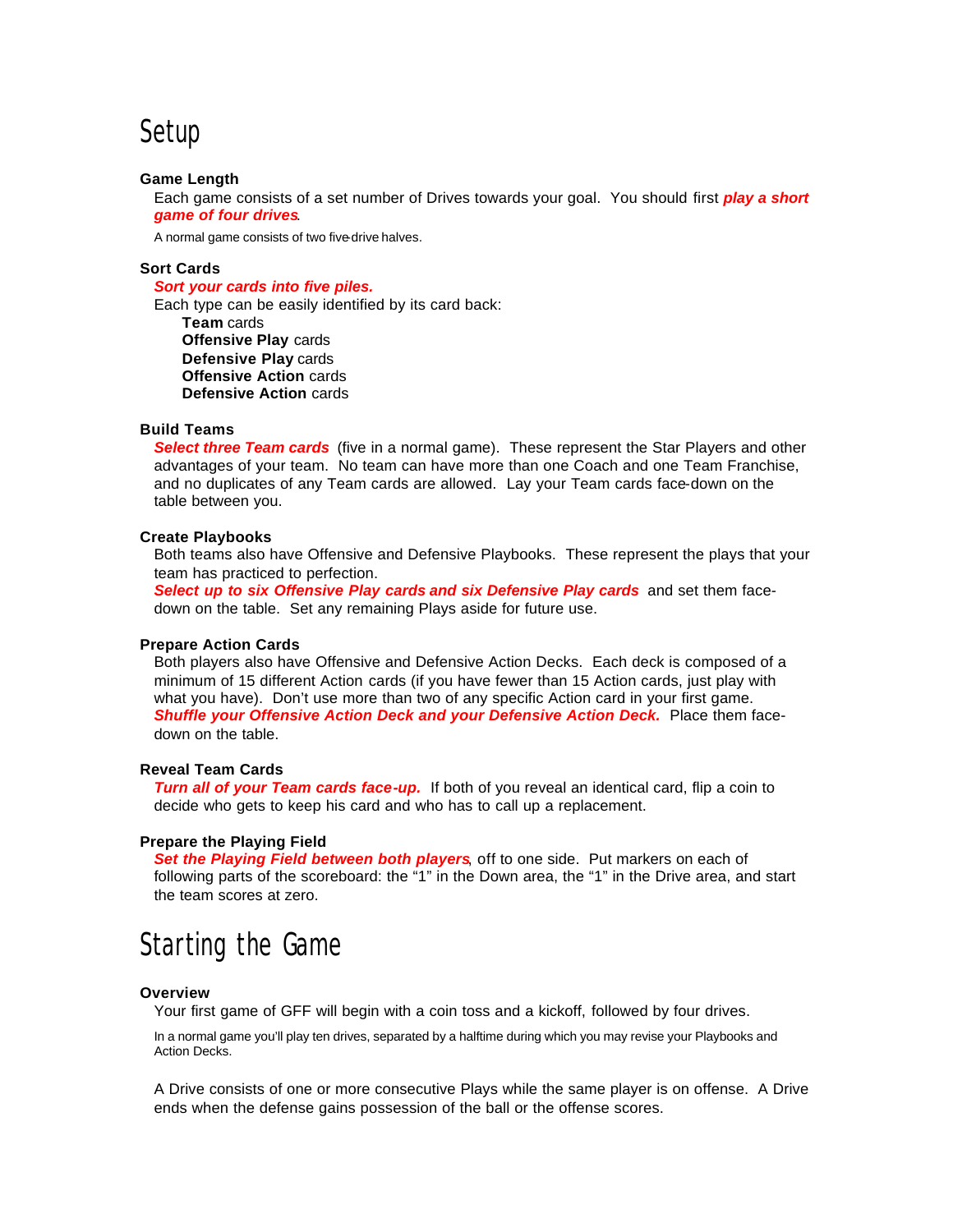### **Coin Toss**

*Flip a coin*: the winner will be the Home Team and will receive the opening kickoff.

In a normal game, the Home Team will kickoff to start the second half.

#### **Kickoff**

For your first game, all kickoffs reach the end zone and the receiving team takes possession on their own 20-yard line.

There are complete kicking rules for a normal game in the Official Rules.

**Put a marker on the receiving player's 20-yard line:** this is the current location of the ball. *Put another marker 10 yards down-field* indicating the distance to a first down.

# Starting a Drive

**Pick up your Playbook** (the Offensive Playbook for the offensive player and vice versa).

*You may exchange one card* from your Playbook for one of your unused Play cards.

*Draw five cards from the top of your Action Deck (Offensive Action Deck for the offensive* player and vice versa). If you run out of cards in your deck, take only what remains and reshuffle the discards to create a new Action Deck. You're now ready to call the first Play.

### Playcalling

*Select your Active Team cards*. Turn any Team cards you'd like to use face-up, making them Active. If you are on Offense, you should turn any defensive Team cards face-down and vice versa.

*Choose a card from your Playbook*, laying it face-down on the table. These are the plays you and your opponent are calling.

*Reveal the Play cards and determine who has the Advantage.* If both are Run plays or both are Pass plays, the defensive player has called the Play correctly and has the Advantage. Otherwise, the offensive player has the Advantage. You announce that you have the Advantage.

*Determine the Dominant Ability for the play.* The Dominant Ability is the Key Ability on the Play card revealed by the player with the Advantage. You can announce this as well.

**Determine your initial Ability Total.** Count the Dominant Ability symbols on your Play card. Add any Abilities from appropriate Team Cards. Ignore other Ability types for he rest of the play unless a card states otherwise. Mark your current Ability Total using the colored dice.

If both players have the same Ability Total, the player with the Advantage has the higher Total.

# Playaction – The Challenge

If you have the lower Ability Total, *play Challenge Action cards with the Dominant Ability* until you have the higher Ability Total.

Remember, if both players have the same Ability Total, the player with the Advantage has the higher Total.

You may not play additional Challenge Actions if you have the higher Total.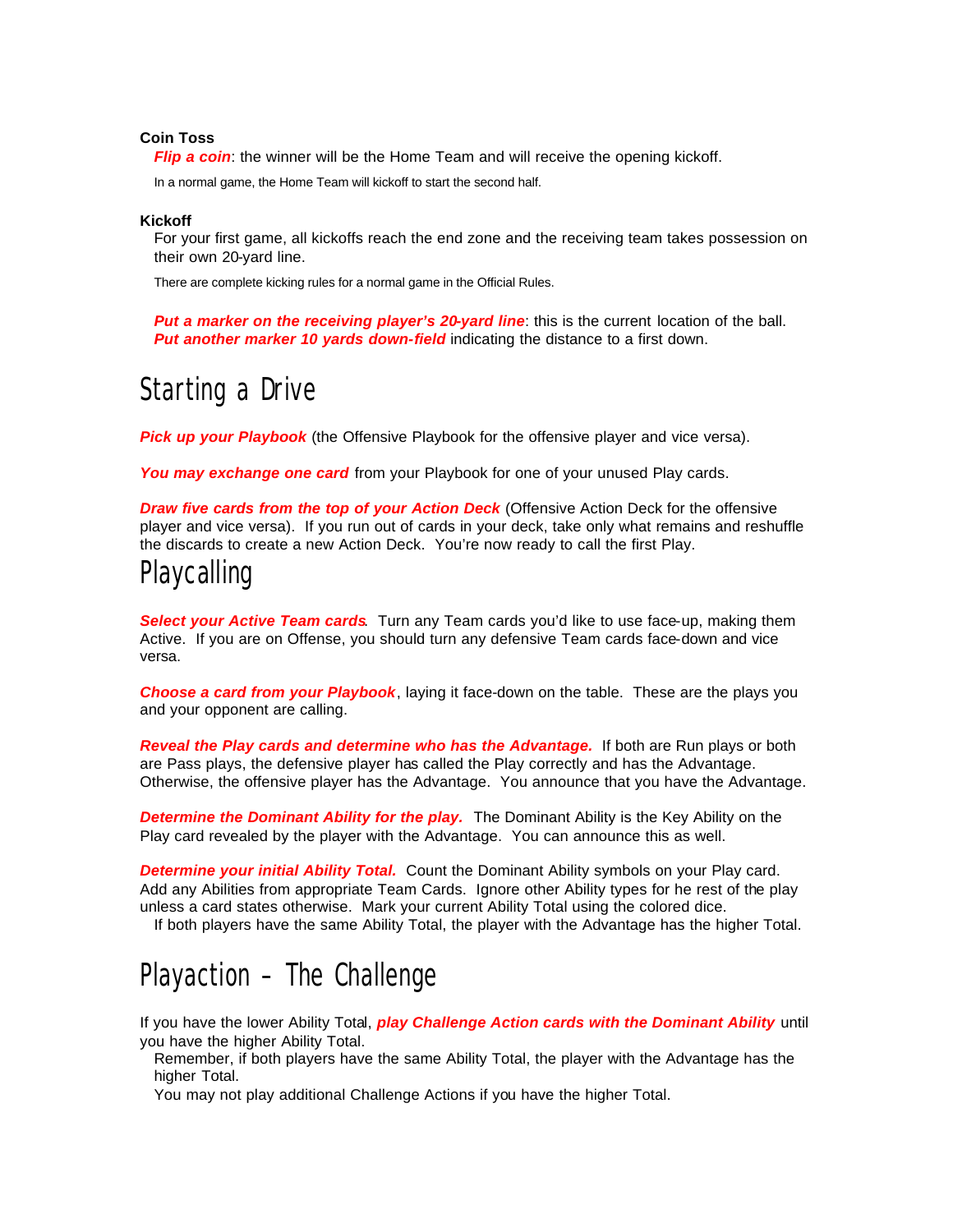If you do not have sufficient cards with the appropriate Ability, you must skip. You may also skip if you would rather retain your Action cards.

Change the dice to reflect the new Ability Total.

*Take turns* until one player skips. Action cards with no Ability symbols have immediate effects and can be played at any appropriate time.

Certain Team cards have effects that you may apply at anytime.

# Play Results

If the offensive player has the higher Ability Total, the play is successful. *Apply the Objective*  stated on the Offensive Play card.

If the defensive player has the higher Ability Total, the play is stopped. *Apply the Objective*  stated on the Defensive Play card.

If the last Action card played by the winner of the play was a Challenge Action card, *apply that card's Special Result*, even if it doesn't benefit the winning side.

Your first game should be a friendly game, ignoring Penalties.

When you play a normal game, consult the Official Rules for complete Penalty Results.

*Advance the Down marker* to the next Down or reset it to First Down when one is achieved. *Return any used Play cards* to the appropriate Playbooks.

*Discard all used Action cards.*

You may *discard one unwanted Action card from your Action Hand. Draw Action cards* until you have five cards in your Action Hand.

## Finishing a Drive

### **A Drive ends when one of the following occurs:**

The Official Rules contain additional normal game rules for all of the following.

You may choose to Punt instead of calling a normal Offensive Play.

*Advance the ball 40 yards* and the defense takes possession. If the ball enters the end zone, the defense takes over on their 20-yard line.

**You may choose to kick a Field Goal** instead of calling a normal Offensive Play. If you are within 25 yards of your opponent's goal line, the kick is good. *Score three points and kickoff to your opponent.*

If you attempt a Field Goal and it fails (as the result of a card played by your opponent), the defensive player gains control of the ball where the play started.

*If you fail to achieve a First Down after four Downs,* the defensive player gains control of the ball at the end of the play.

*If a Fumble occurs* (as a result of a card used during a play), the defensive player gains control of the ball at the end of the play.

*If a Pass is Intercepted* (as the result of a card used during a play), advance the ball as if the pass had been completed. The defensive player gains control of the ball at the end of the play. *If a normal Offensive Play ends with the football reaching or passing the defensive player's 0-yard line,* the offensive player scores a Touchdown, receiving six points.

After a Touchdown, you may either kick an automatic extra point, adding one point to your score, or *you can go for two.* Attempt one play from the defensive player's 2-yard line, adding two points to your score if you cross the 0-yard line. Whatever the result, *kickoff to your opponent.*

*If a normal play ends with the football reaching or passing the offensive player's 0-yard*  **line** (as the result of pushing the offensive player back through a successful Defensive Play), the defensive player has achieved a Safety and scores two points.

After a Safety, *the offensive player must kickoff.*